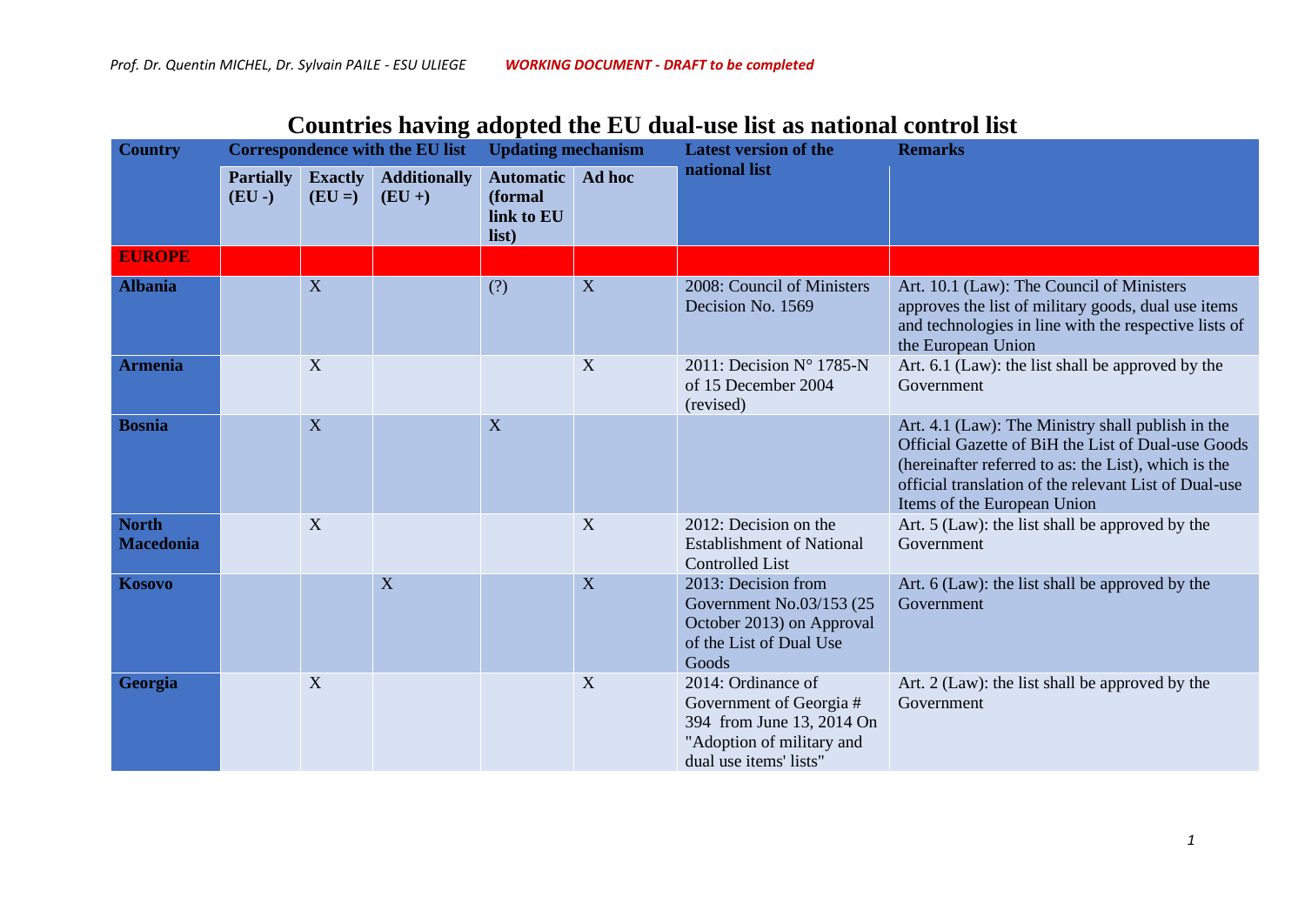| <b>Moldova</b>     | X |     |   | 2002: Moldova Government<br>Decision No.606 of 15 May<br>2002                                                                                                                                                                                                                                    |                                                                                                                                                                                                                                                                                                                                                                                                                                                                                                                                 |
|--------------------|---|-----|---|--------------------------------------------------------------------------------------------------------------------------------------------------------------------------------------------------------------------------------------------------------------------------------------------------|---------------------------------------------------------------------------------------------------------------------------------------------------------------------------------------------------------------------------------------------------------------------------------------------------------------------------------------------------------------------------------------------------------------------------------------------------------------------------------------------------------------------------------|
| <b>Montenegro</b>  | X | (?) | X | 2011: Decision on the<br>National Control List of<br>Dual-Use Goods                                                                                                                                                                                                                              | Art. 6 (Law): The Government of Montenegro shall<br>() adopt and update the National Dual-use Items<br>Control List, harmonized with European Union<br>Common List of Dual-Use Items.                                                                                                                                                                                                                                                                                                                                           |
| <b>Norway</b>      | X | X   |   | Implementing legislation:<br>Laid down by the Ministry<br>of Foreign Affairs on 19<br>June 2013 under section 1<br>of the Act of 18 December<br>1987 relating to control of<br>the export of strategic<br>goods, services, technology,<br>etc., cf. Royal Decree of 18<br>December 1987 No. 967. | This list corresponds to Annex I to Council<br>Regulation (EC) No 428/2009, most recently<br>amended by Regulation No 1382/2014 of 22<br>October 2014.<br>Comments:<br>In some places, the text refers to 'military<br>goods'. This is to be understood to mean the<br>content of Norway's List I - defence-related<br>products.<br>There are also references to Annex; this means<br>the actual content of Norway's List II.<br>References to 'Member States' include<br>Norway, since Norway uses the same list as the<br>EU. |
| <b>Serbia</b>      | X | (?) | X | 2017: The Decision on the<br>Establishment of the<br>National Control List of<br>Dual Use Items ('Official<br>Gazette of the Republic of<br>Serbia' No. 18/2018)                                                                                                                                 | Art. 4 (Law): the Government shall define the List<br>which is in accordance with the relevant list of the<br>European Union                                                                                                                                                                                                                                                                                                                                                                                                    |
| <b>Switzerland</b> | X |     | X | 2016: Ordinance on the<br><b>Export, Import and Transit</b><br>of Dual Use Goods, Specific<br>Military Goods and                                                                                                                                                                                 | The list is contained in the Ordinance itself and can<br>be amended by the State Secretariat for Economic<br>Affairs, Export Controls Division/Industrial<br>products                                                                                                                                                                                                                                                                                                                                                           |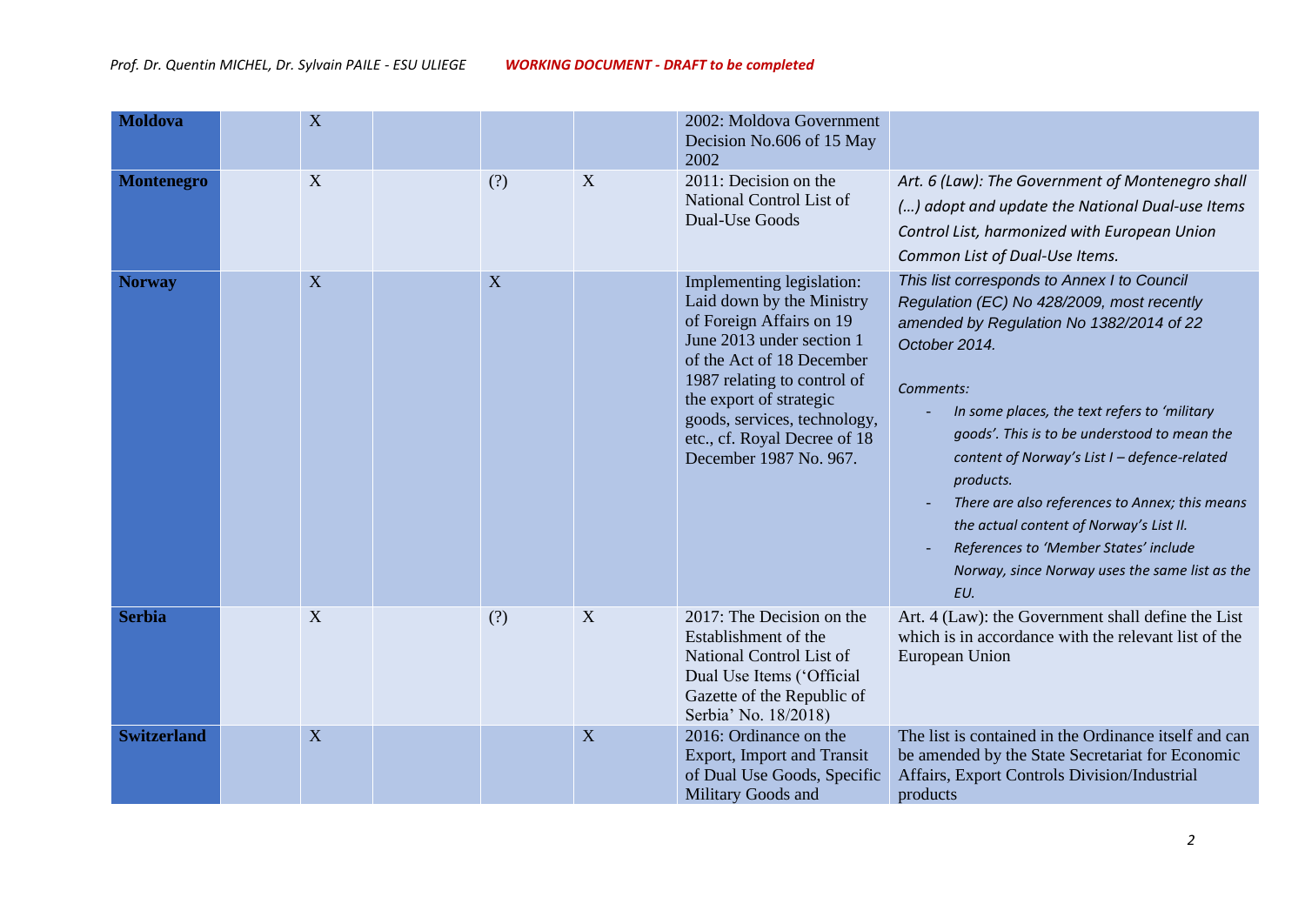| <b>Ukraine</b>    |   | X | X | Strategic Goods of 3 June<br>2016 (Status as of 1 May<br>2018)<br>2017: Decree of the Cabinet<br>of Ministers of Ukraine<br>(CMU) dated January 11,<br>2018 No. 1 "On<br>Amendments to the<br>Procedure for the<br><b>Implementation of State</b><br>Control over International<br><b>Transfers of Dual-Use</b> | Art. 9 (Act): The Council of Ministers approves the<br>list.<br>The additional (nationally-controlled) dual-use<br>items are integrated into the list and given a<br>specific code (a "9" as the first of the last $3$<br>numbers).                                                                                                                                                                                                                                                                                                                                                                                                                                                                                                                      |
|-------------------|---|---|---|-----------------------------------------------------------------------------------------------------------------------------------------------------------------------------------------------------------------------------------------------------------------------------------------------------------------|----------------------------------------------------------------------------------------------------------------------------------------------------------------------------------------------------------------------------------------------------------------------------------------------------------------------------------------------------------------------------------------------------------------------------------------------------------------------------------------------------------------------------------------------------------------------------------------------------------------------------------------------------------------------------------------------------------------------------------------------------------|
|                   |   |   |   | Goods                                                                                                                                                                                                                                                                                                           |                                                                                                                                                                                                                                                                                                                                                                                                                                                                                                                                                                                                                                                                                                                                                          |
| <b>ASIA</b>       |   |   |   |                                                                                                                                                                                                                                                                                                                 |                                                                                                                                                                                                                                                                                                                                                                                                                                                                                                                                                                                                                                                                                                                                                          |
| <b>Azerbaijan</b> |   | X | X | Cabinet of Ministers of the<br>Azerbaijan Republic No. 230<br>(December 15, 2005) about<br>approval of some regulatory<br>legal acts related to the<br>application of the Law of the<br>Republic<br>of Azerbaijan<br>"About<br>control"<br>export<br>(Changes<br>&<br>Additions:<br>12July 2019)                | 2018: Resolution of the The national control list reflects all categories of the<br>EU dual-use list. Additionally, it contains the EU<br>military goods' list as a Category 10. The conclusion<br>was based on information of categories which was<br>included to the "The list of the executive bodies<br>exercising export control according to the<br>nomenclature of the goods falling under export<br>control, and also issuing special permission on<br>categories and Sections of goods (works, services,<br>results of intellectual activities) for the inventory<br>(works, services, results of intellectual activities)<br>performing check before issue of special<br>permission, control of use of dual-use goods for<br>stated purposes". |
| <b>Hong Kong</b>  | X |   | X | 2020: Import and Export<br>(Strategic<br>Commodities)<br><b>Regulations</b>                                                                                                                                                                                                                                     | This list corresponds to Annex I to Council<br>Regulation (EC) No 428/200.                                                                                                                                                                                                                                                                                                                                                                                                                                                                                                                                                                                                                                                                               |
| <b>Jordan</b>     | X |   |   | 2014: Control List of Dual-<br>Use Materials (3 August<br>2014)                                                                                                                                                                                                                                                 |                                                                                                                                                                                                                                                                                                                                                                                                                                                                                                                                                                                                                                                                                                                                                          |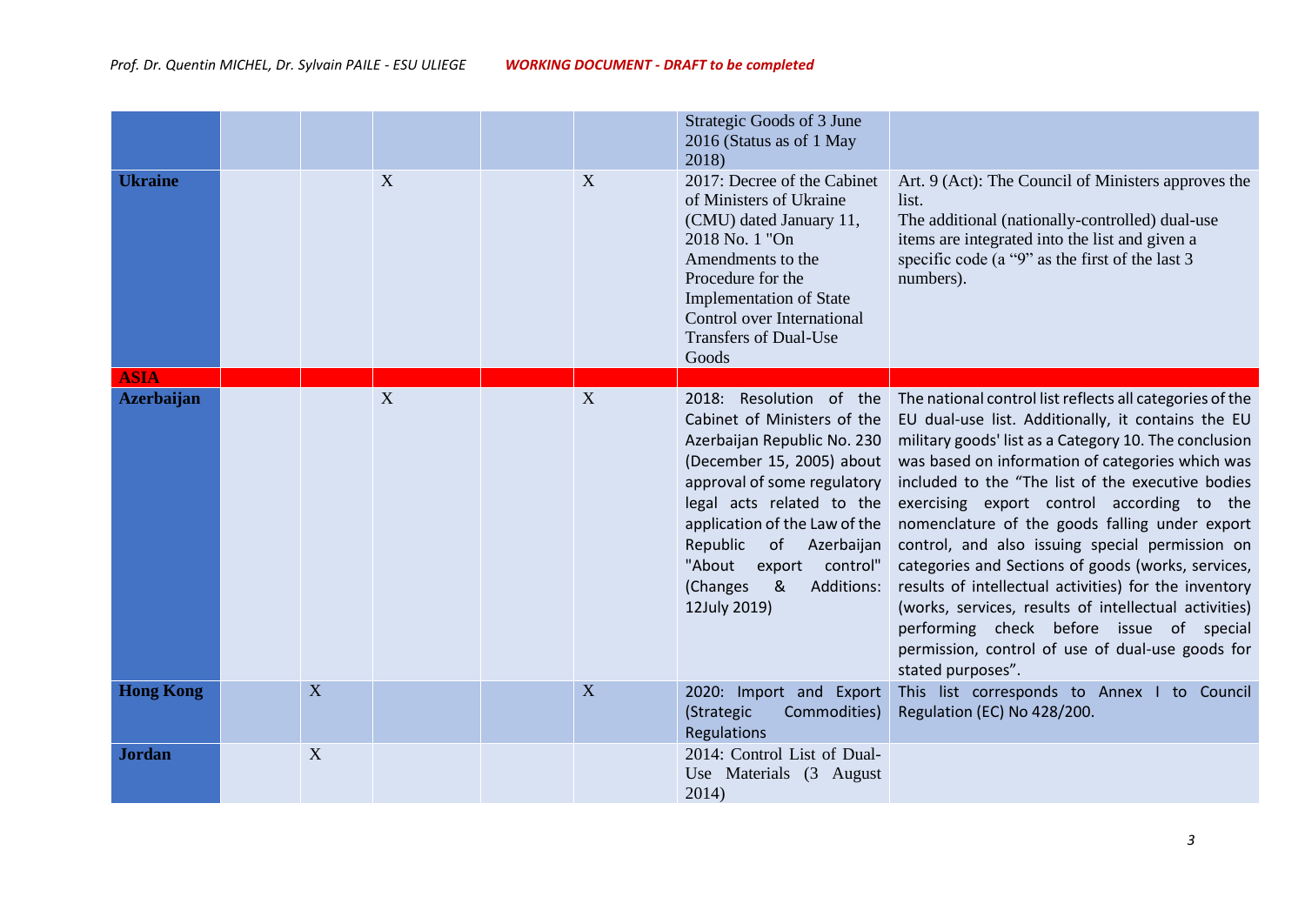| <b>Kazakhstan</b>  |                           | $\mathbf X$ | X | 2018: Government Decree<br>of<br>the<br>Republic<br><sub>of</sub><br>Kazakhstan<br>No.104<br>(05)<br>February, 2008) on Approval<br>of Nomenclature (List) of<br>Products Subject to Export<br>(Changes<br>&<br>Control<br>Additions: 14 May 2018) | The national control list consists of 0-9 categories<br>like in the EU list, and another category $10 - on$<br>items which not covered by previous categories, and<br>the military goods (ML1-ML22). Each category<br>contains five technical groups of dual-use items.                                                                                                                            |
|--------------------|---------------------------|-------------|---|----------------------------------------------------------------------------------------------------------------------------------------------------------------------------------------------------------------------------------------------------|----------------------------------------------------------------------------------------------------------------------------------------------------------------------------------------------------------------------------------------------------------------------------------------------------------------------------------------------------------------------------------------------------|
| <b>Lao</b>         | X                         |             | X | 2021: (text to be issued<br>soon)                                                                                                                                                                                                                  | Under development: the list will be updated<br>(provisions of the Government Decree) upon<br>Government's decision in a regulatory form                                                                                                                                                                                                                                                            |
| <b>Malaysia</b>    | $\boldsymbol{\mathrm{X}}$ |             | X | 2016: Strategic Trade<br>(Strategic Items)<br>(Amendment) Order 2017                                                                                                                                                                               | Schedule 7 (Act): The Minister may, by order<br>published in the Gazette, prescribe any items as<br>strategic items for the purposes of this Act.                                                                                                                                                                                                                                                  |
| <b>Pakistan</b>    | X                         |             | X | 2018: Statutory<br>Notifications (S.R.O) Control<br>Lists of Goods,<br>Technologies, Material and<br>Equipment related to<br><b>Nuclear and Biological</b><br><b>Weapons and their Delivery</b><br>Systems                                         | Section 4 (Export Control on Goods, Technologies,<br>Material and Equipment related to Nuclear and<br>Biological Weapons and their Delivery Systems Act,<br>2004 (Act No. V of 2004)): the lists shall be<br>"reviewed periodically, and revised or updated, as<br>required by the Federal Government and notified<br>accordingly.<br>The S.R.O. are issued by the Ministry of Foreign<br>Affairs. |
| <b>Philippines</b> |                           | $\mathbf X$ | X | 2017: National Strategic<br>Goods List                                                                                                                                                                                                             | Rule 1.3 (Implementing Rules and Regulations):<br>the list is updated by the Government. Annex 2 is<br>the dual-use list and corresponds to the EU list.<br>Annex 3 is for "nationally-controlled" strategic<br>items.<br>In practice, the Government updates the Annex 2<br>so after each update of the EU list.                                                                                  |
| <b>Singapore</b>   | X                         |             | X | 2020: Strategic Goods<br>Control Order (2020)                                                                                                                                                                                                      | Section 4.A (Act): The Minister, by order<br>published in the Gazette prescribe the goods and<br>technology                                                                                                                                                                                                                                                                                        |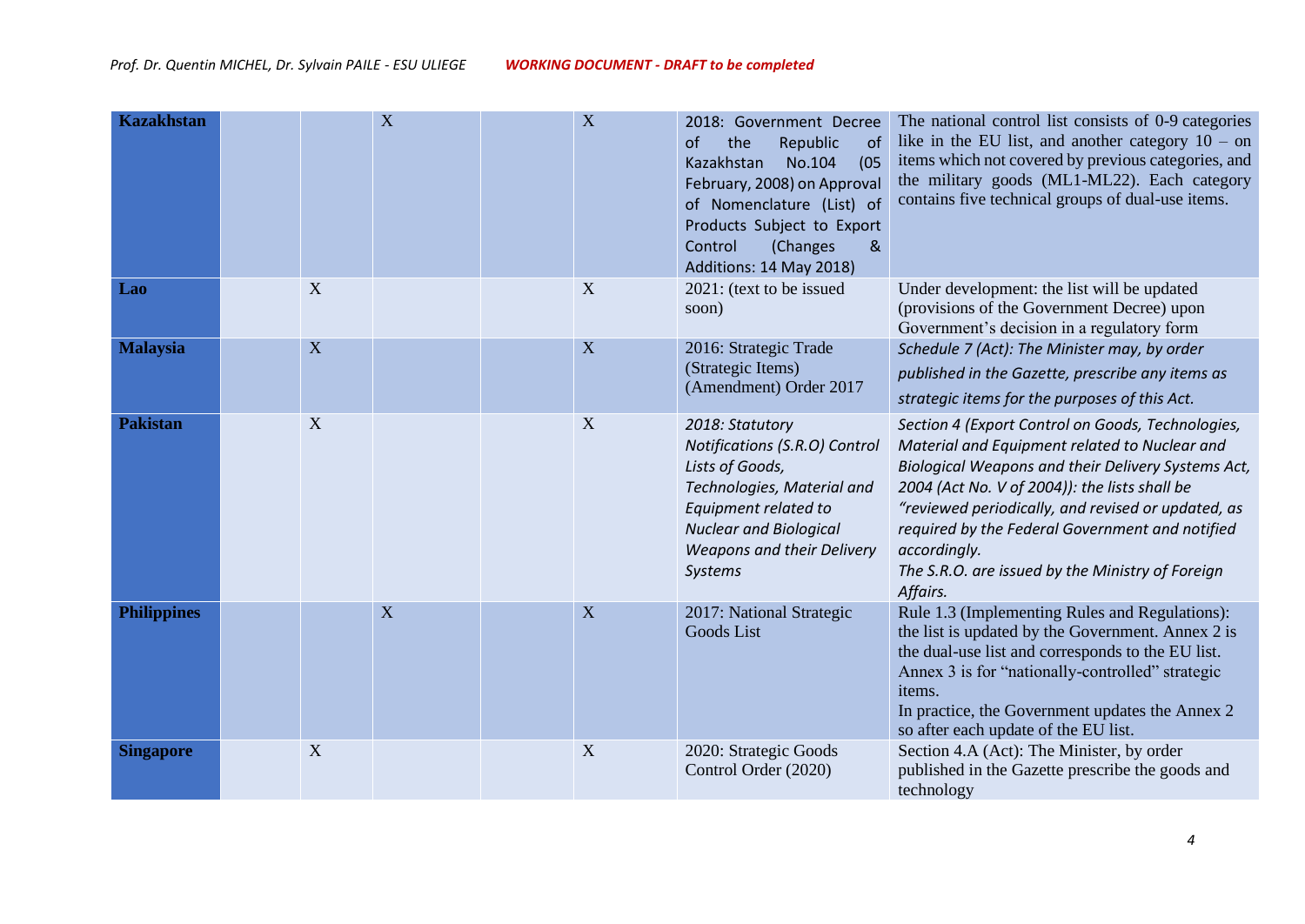| <b>Thailand</b>                | $\mathbf X$        |   |   | $\mathbf X$        | 2015: the regulation has not<br>been published yet, only the<br>first control list.                                                                           | The legal framework is expected to be published<br>soon and enter into force on 1 January 2019.                                                                                                                                                                                                                                                                          |
|--------------------------------|--------------------|---|---|--------------------|---------------------------------------------------------------------------------------------------------------------------------------------------------------|--------------------------------------------------------------------------------------------------------------------------------------------------------------------------------------------------------------------------------------------------------------------------------------------------------------------------------------------------------------------------|
| <b>UAE</b>                     |                    | X |   | X                  | 2014: Cabinet Decree<br>44/2014                                                                                                                               | Art. 26 (Implementing Regulations): the<br>Committee shall review the table of goods and<br>materials under the control of the import and<br>export supplement the law after being introduced<br>by the competent authority.<br>In practice, the UAE authorities use the latest<br>versions of the EU list<br>The national list include more items (armored<br>vehicles) |
| <b>OCEANIA</b>                 |                    |   |   |                    |                                                                                                                                                               |                                                                                                                                                                                                                                                                                                                                                                          |
| <b>Australia</b>               | $\mathsf{X}$       |   |   | $\mathsf{X}$       | 2018: Defence and Strategic<br><b>Goods List Amendment</b><br>Instrument 2018 (21 March<br>2018)                                                              | Defence Trade Controls Act (2012), Article 4:<br>"Defence and Strategic Goods List means the<br>document: () (b) known as the Defence and<br><b>Strategic Goods List;</b><br>as amended by the Minister and in force from<br>time to time."                                                                                                                              |
| New-<br><b>Zealand</b>         | $\pmb{\mathsf{X}}$ |   |   | $\pmb{\mathsf{X}}$ | 2018: New-Zealand<br>Strategic Goods List under<br>the Customs Export<br>Prohibition Order (2017), of<br>30 August 2018                                       | Customs and Excise Act 2018, Section 96(6): "The<br>Secretary (of Foreign Affairs and Trade) must<br>maintain an up-to-date list of all goods and classes<br>of goods whose exportation is prohibited under<br>this section because they have or may have a<br>strategic use"                                                                                            |
| <b>LATIN</b><br><b>AMERICA</b> |                    |   |   |                    |                                                                                                                                                               |                                                                                                                                                                                                                                                                                                                                                                          |
| Panama                         | X                  |   | X |                    | 2019: Formal link with the<br><b>EU</b> consolidated list<br>established by the<br>Resolution n°1 of the<br>Ministry of trade and<br>Industry of 22 June 2018 | Article 1: Adopts the European Union list () and<br>its amendments as the Harmonised National list of<br>dual-use trade of the Republic of Panama ().                                                                                                                                                                                                                    |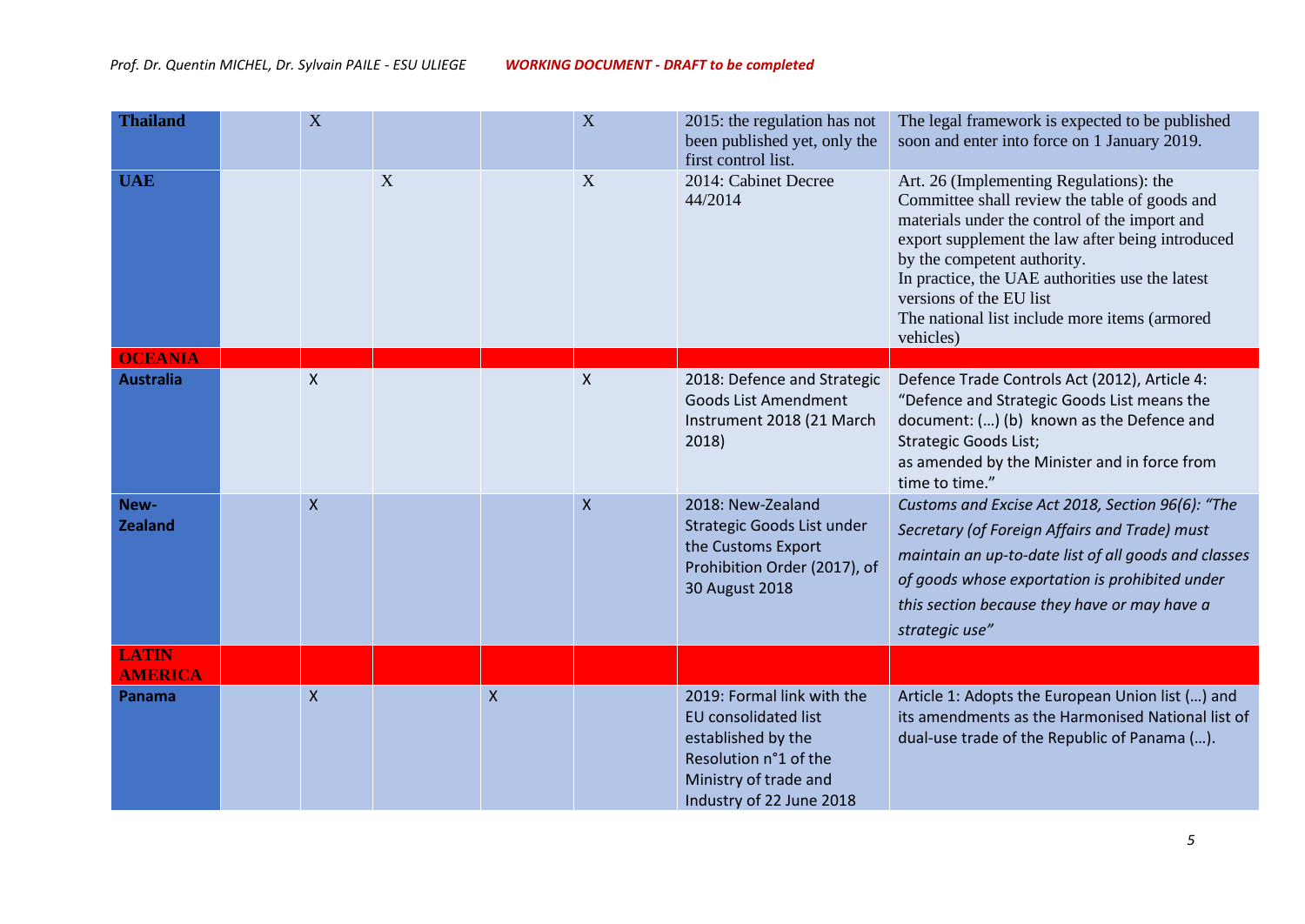*Prof. Dr. Quentin MICHEL, Dr. Sylvain PAILE - ESU ULIEGE WORKING DOCUMENT - DRAFT to be completed*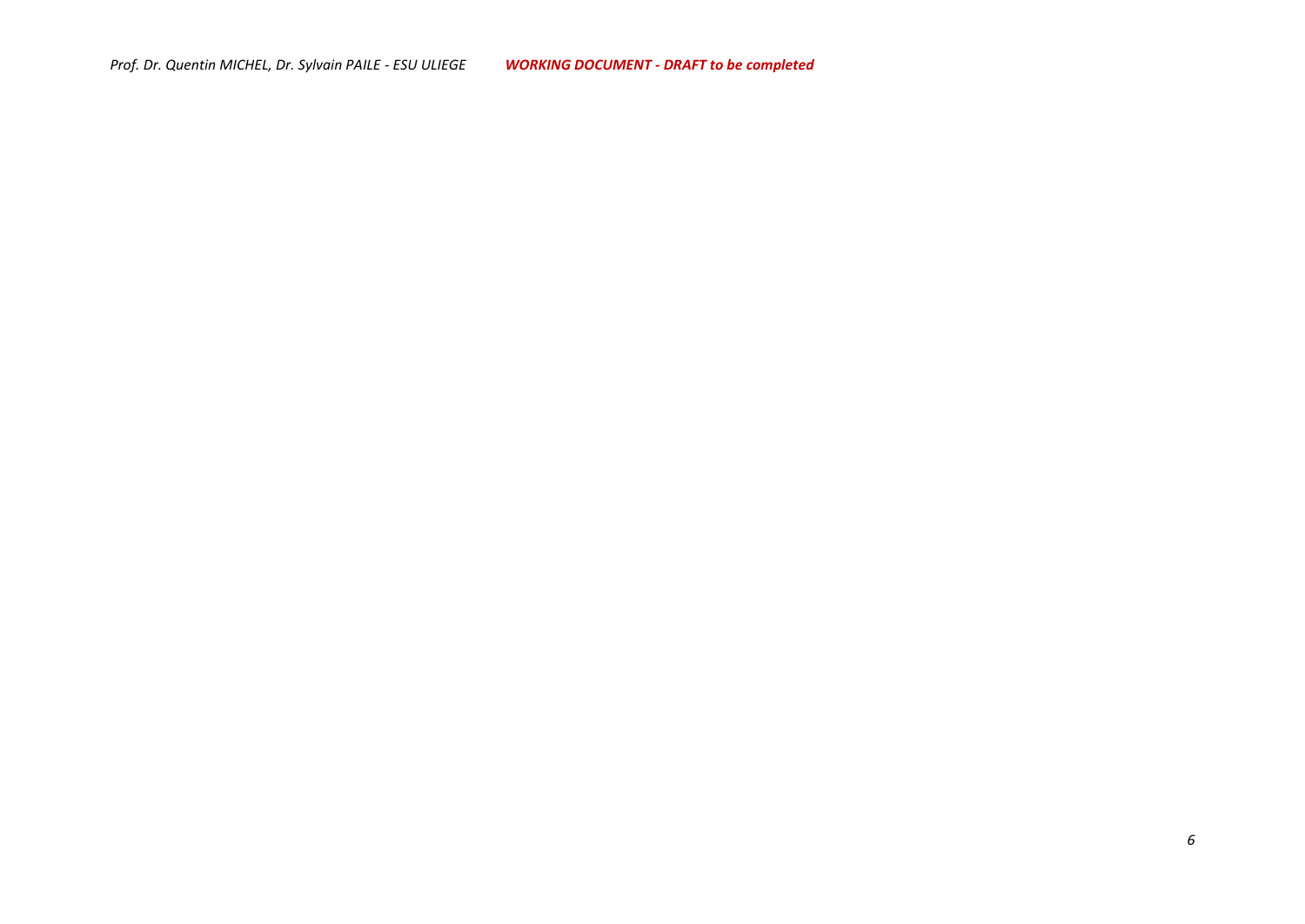*Prof. Dr. Quentin MICHEL, Dr. Sylvain PAILE - ESU ULIEGE WORKING DOCUMENT - DRAFT to be completed*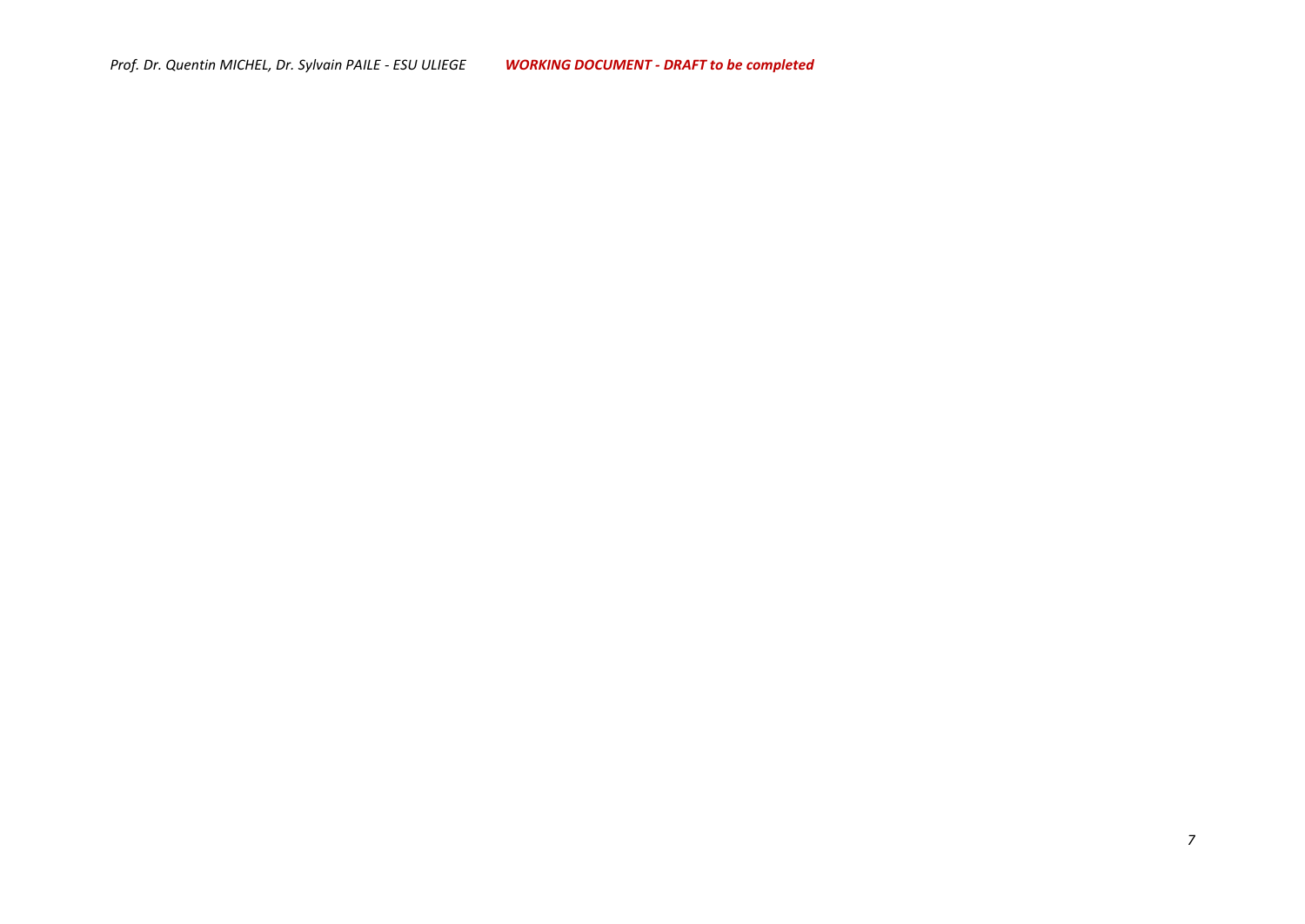| <b>Country</b> |                               |                            | <b>Correspondence with the EU list</b> | <b>Updating</b><br>mechanism                       |              | <b>Latest version</b><br>of the national                                                     | <b>Remarks</b>                                                                                                                                                                                                                                                                                                                                                                                                                                                                                                                                                                                                                                                                                                                                                                                                                                                                                                                                                                                                                                                                                                                                                                                                                                                                                                                                                                                                    |
|----------------|-------------------------------|----------------------------|----------------------------------------|----------------------------------------------------|--------------|----------------------------------------------------------------------------------------------|-------------------------------------------------------------------------------------------------------------------------------------------------------------------------------------------------------------------------------------------------------------------------------------------------------------------------------------------------------------------------------------------------------------------------------------------------------------------------------------------------------------------------------------------------------------------------------------------------------------------------------------------------------------------------------------------------------------------------------------------------------------------------------------------------------------------------------------------------------------------------------------------------------------------------------------------------------------------------------------------------------------------------------------------------------------------------------------------------------------------------------------------------------------------------------------------------------------------------------------------------------------------------------------------------------------------------------------------------------------------------------------------------------------------|
|                | <b>Partially</b><br>$(EU - )$ | <b>Exactly</b><br>$(EU =)$ | <b>Additionally</b><br>$(EU +)$        | <b>Automatic</b><br>(formal<br>link to EU<br>list) | Ad<br>hoc    | list                                                                                         |                                                                                                                                                                                                                                                                                                                                                                                                                                                                                                                                                                                                                                                                                                                                                                                                                                                                                                                                                                                                                                                                                                                                                                                                                                                                                                                                                                                                                   |
| <b>Japan</b>   |                               |                            | X                                      |                                                    | $\mathbf{X}$ | 2020: Export<br><b>Trade Control</b><br>Order                                                | The strategic goods' control list of Japan contains 15 categories<br>(from 2 to 15, including category "2-3") of dual-use goods. The<br>contents of the list correspond to those of the EU and all<br>international regimes lists and cover even more items.                                                                                                                                                                                                                                                                                                                                                                                                                                                                                                                                                                                                                                                                                                                                                                                                                                                                                                                                                                                                                                                                                                                                                      |
| Russia*        |                               |                            | X                                      |                                                    | X            | 2016-2018: one<br>list has been<br>updated in 2018,<br>four $-$ in 2017,<br>one $-$ in 2016. | In Russia there are six separate lists in the framework of Federal<br>Law On Export Control of the Russian Federation No 183-FZ, 18<br>July 1999 (Changes & Additions: 13 July 2015); (have detailed<br>classification by chapters and categories):<br>- Decree of the President of the Russian Federation No 1661<br>(December 17, 2011) On approval of a list of dual-use goods and<br>technologies that can be used to create weapons and military<br>equipment in the relation of export control (Changes $\&$ Additions:<br>13 December 2018, No 714);<br>- Decree of the President of the Russian Federation No 1083<br>(August 20, 2007) On approval of a list of microorganisms, toxins,<br>equipment and technologies in the relation of export control<br>(Changes & Additions: 14 November 2017, No 544);<br>- Decree of the President of the Russian Federation No 36 January<br>14, 2003) On approval of a list of dual-use equipment and materials<br>and related technologies used for nuclear purposes in the relation of<br>export control (Changes & Additions: 14 November 2017, No 546);<br>- Decree of the President of the Russian Federation No 1082 (28)<br>August 2001) On approval of a list of chemicals, equipment and<br>technologies, which are can be used in creating chemical weapons<br>in the relation of export control (Changes $&$ Additions: 14<br>November 2017, No 545); |

## **Countries having national control lists with similar contents but a different structure than the EU list**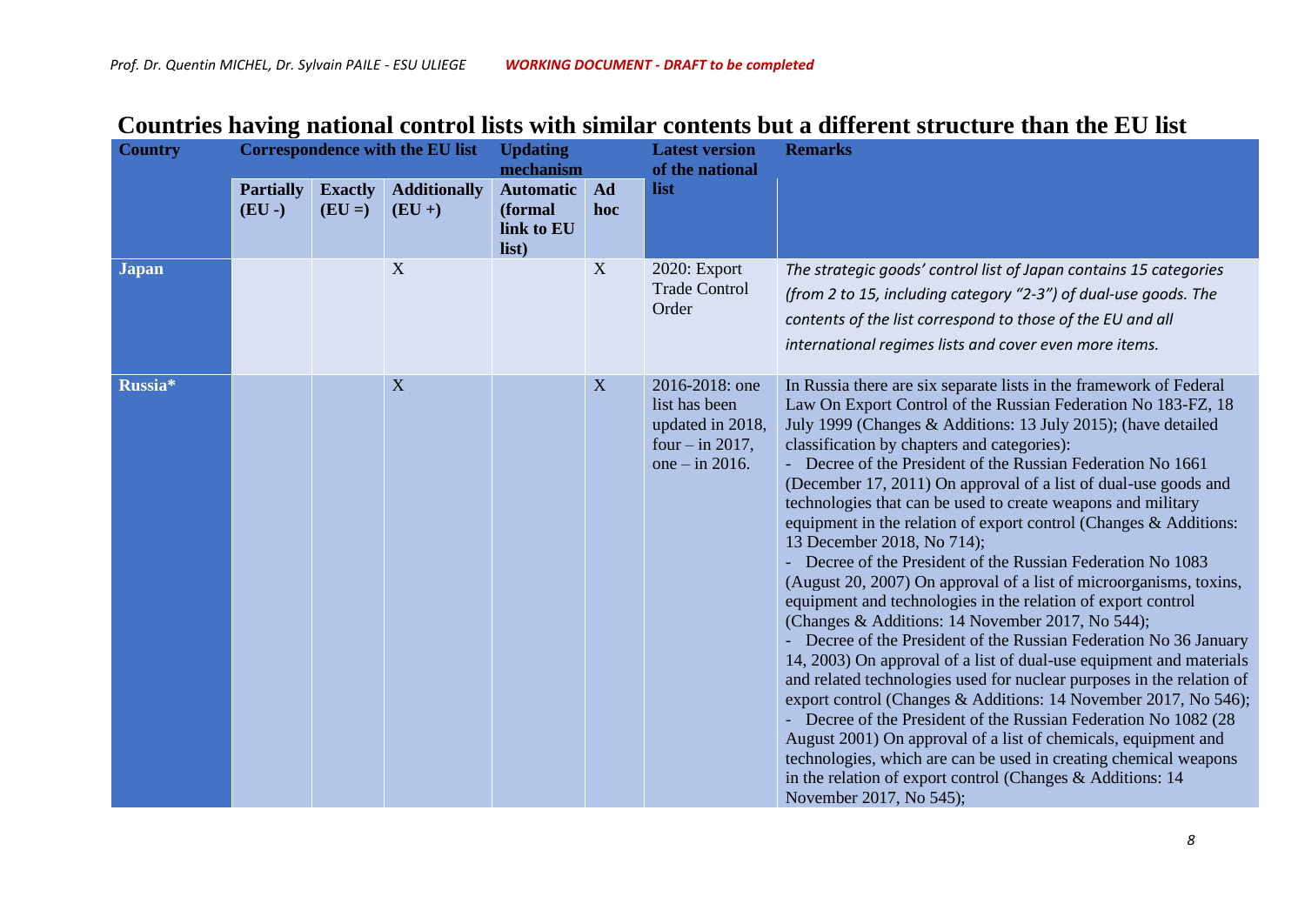|                   |  |  |  | - Decree of the President of the Russian Federation No 1005 (08)<br>August 2001) On approval of a list of equipment, materials and<br>technologies, which can be used in creation missiles in the relation<br>of export control (Changes & Additions: 12 December 2016, No<br>$710$ ;<br>- Decree of the President of the Russian Federation No 202 (14<br>February 1996) On approval of a list of nuclear materials,<br>equipment, special non-nuclear materials and related technologies<br>in the relation of export control (Changes & Additions: 14<br>November 2017, No 546).                                                                                                                                                                                                                                                                                                                                                                                                                                                                                                                                                                                                                                                                                                                                                                                                                                                                                                                                                          |
|-------------------|--|--|--|----------------------------------------------------------------------------------------------------------------------------------------------------------------------------------------------------------------------------------------------------------------------------------------------------------------------------------------------------------------------------------------------------------------------------------------------------------------------------------------------------------------------------------------------------------------------------------------------------------------------------------------------------------------------------------------------------------------------------------------------------------------------------------------------------------------------------------------------------------------------------------------------------------------------------------------------------------------------------------------------------------------------------------------------------------------------------------------------------------------------------------------------------------------------------------------------------------------------------------------------------------------------------------------------------------------------------------------------------------------------------------------------------------------------------------------------------------------------------------------------------------------------------------------------|
| <b>Uzbekistan</b> |  |  |  | No national control list.<br>The National Database of legislation of the Republic of Uzbekistan,<br>particularly by the National Action Plan Republic of Uzbekistan on<br>the implementation of international documents in the field of<br>providing chemical, biological, radiological and nuclear safety<br>measures for 2018-2021 has the item 12 on the "Development of a<br>national list of dual-use goods and technologies" within the<br>cooperation with the Export Control and Related Border Security<br>(EXBS) Program. The period of implementation is 2018-2019. But<br>until December 2019 there is no control list.<br>According to information in news, a national list of dual-use goods<br>and technologies that can be used in both civil and military fields will<br>be developed in Uzbekistan by the end of 2020.<br>Also, regarding 4th article of Law of the Republic of Uzbekistan on<br>Export control (August 26, 2004, $\mathcal{N}_2$ 658-II, changes have added in<br>2017) there is the definition of objects of export control and mention<br>about the list:<br>"Article 4. Objects of export control. The objects of export control<br>are goods, equipment, scientific and technical information, works<br>and services, the results of intellectual activity (indicated in the lists<br>of objects of export control), which due to their inherent properties<br>and features can make a significant contribution to the creation of<br>weapons of mass destruction (nuclear, chemical, bacteriological |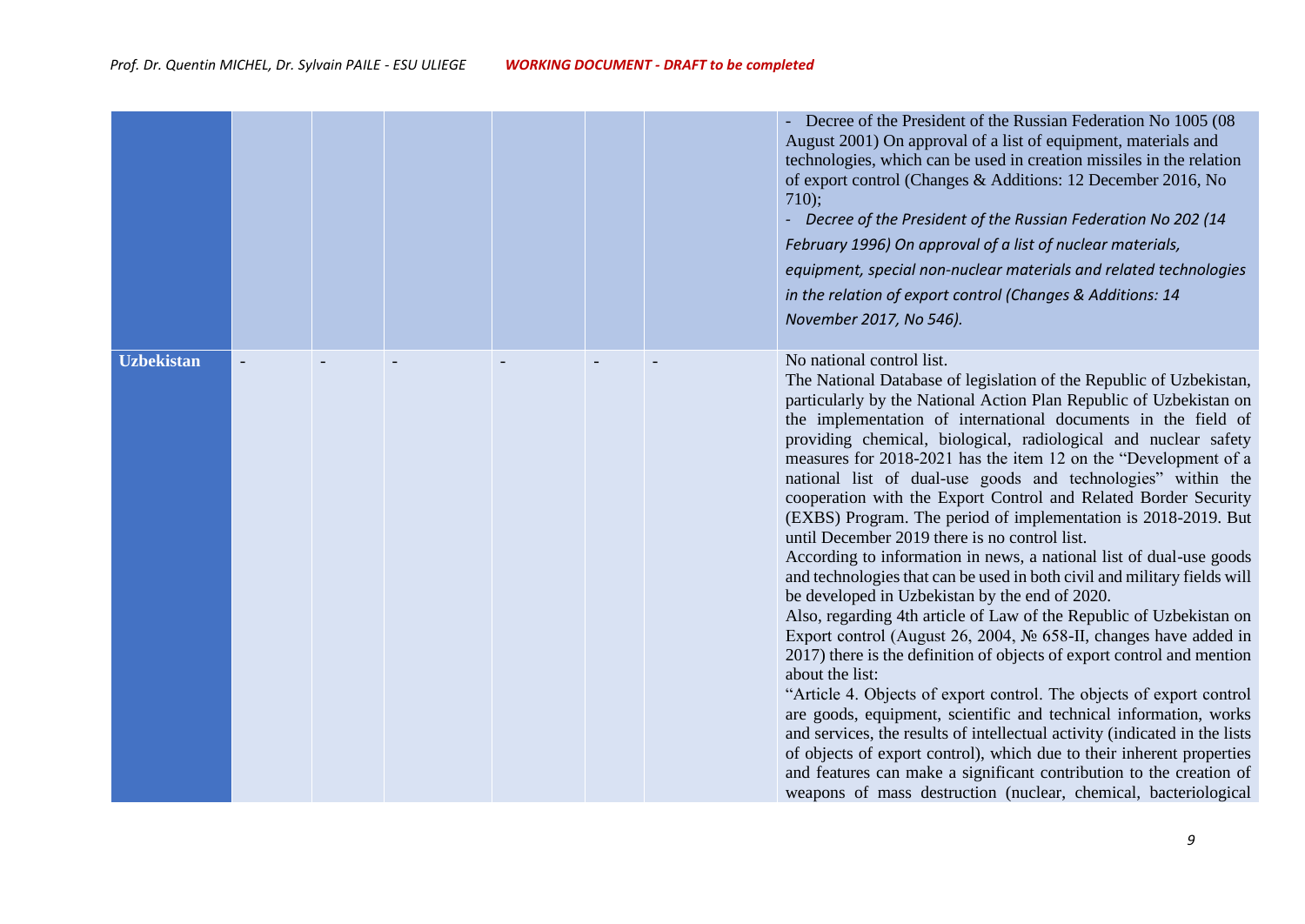|                     |  |  |                                                                           | (biological) and toxin weapons), their means of delivery (missiles<br>and other technical means capable of delivering weapons of mass<br>destruction), other types of weapons and military technology.<br>Lists of objects of export control are subject to publication in the<br>prescribed manner." But is no information regarding these lists in<br>open access.                                                                                                                                                                                                                                                                                                                                                                                                                                                                                                                                                                                                                                                                                                                                                                                                                                                                                                                                                                                                                                                                                                                                                          |
|---------------------|--|--|---------------------------------------------------------------------------|-------------------------------------------------------------------------------------------------------------------------------------------------------------------------------------------------------------------------------------------------------------------------------------------------------------------------------------------------------------------------------------------------------------------------------------------------------------------------------------------------------------------------------------------------------------------------------------------------------------------------------------------------------------------------------------------------------------------------------------------------------------------------------------------------------------------------------------------------------------------------------------------------------------------------------------------------------------------------------------------------------------------------------------------------------------------------------------------------------------------------------------------------------------------------------------------------------------------------------------------------------------------------------------------------------------------------------------------------------------------------------------------------------------------------------------------------------------------------------------------------------------------------------|
| <b>Turkmenistan</b> |  |  |                                                                           | No information regarding this list in open access. But according to<br>the Action plan of Turkmenistan for the implementation of Security<br>Council resolution 1540 (2004) for the period 2018-2022<br>(https://www.un.org/en/sc/1540/documents/Turkmenistan_action-<br>plan.pdf) there is the point on the "Updating of national<br>control lists". It means that there is a national control list.<br>In additions, regards Peddling Peril Index 2019, Turkmenistan is in<br>the group of the remaining countries, are not in Tiers One and Two<br>with the legislation with serious deficiencies (Orange, it means that<br>legislation is insufficiency, has only the control of conventional<br>weapons under ATT), legislation is covering only conventional<br>weapons.<br>In Turkmenistan is no separate Law on Export control. These issues<br>are included in Law of Turkmenistan No 103-V On Foreign<br>Economic Activity (August 16, 2014):<br>Article 20. Export Control<br>1. In order to protect the national interests of Turkmenistan in the<br>implementation of foreign economic activity in relation to weapons,<br>military equipment, goods and dual-use technologies, as well as<br>compliance with international obligations in Turkmenistan, an<br>export control system is applied.<br>2. The list of objects of foreign economic activity subject to export<br>control, as well as the procedure for their export or transit, shall be<br>established by the Cabinet of Ministers of Turkmenistan. |
| <b>Tajikistan</b>   |  |  | 2017: Law of<br>the Republic of<br>Tajikistan on<br><b>Export Control</b> | The Law includes information about approval of the list of<br>controlled goods, technologies and software by Government. No<br>information regarding the list in open access. According to the text<br>of Law, there are following terms is related to dual-use items:                                                                                                                                                                                                                                                                                                                                                                                                                                                                                                                                                                                                                                                                                                                                                                                                                                                                                                                                                                                                                                                                                                                                                                                                                                                        |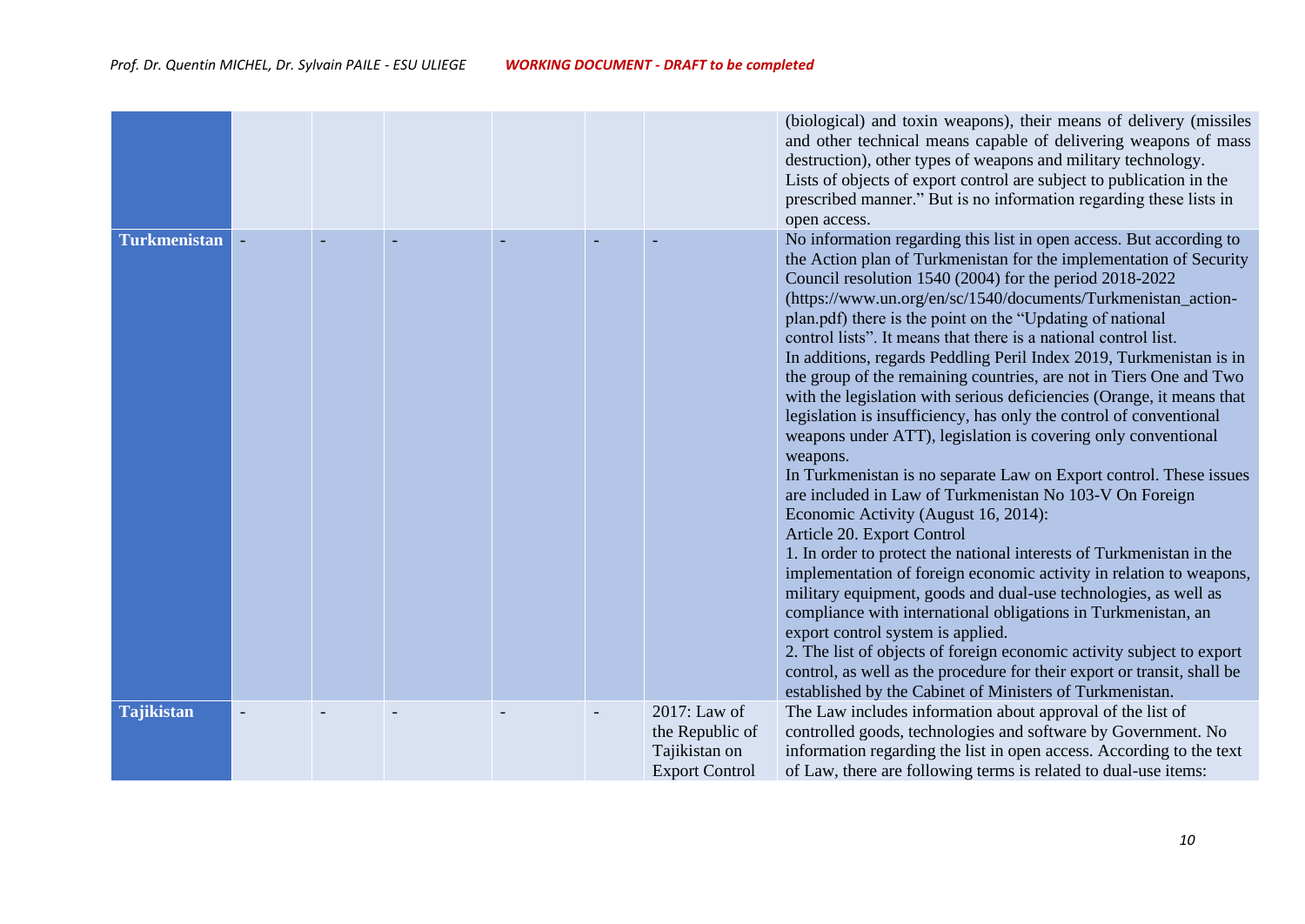|             |   |  |   | (February 24,                                                                                                                                                                                                                      | - controlled goods, technologies and software; raw materials,                                                                                                                                                                                                                                                                                                                                                                                                                                                                                                                                                                                                                                                                                                                                                                                                                                                                                                                                                                                                                                   |
|-------------|---|--|---|------------------------------------------------------------------------------------------------------------------------------------------------------------------------------------------------------------------------------------|-------------------------------------------------------------------------------------------------------------------------------------------------------------------------------------------------------------------------------------------------------------------------------------------------------------------------------------------------------------------------------------------------------------------------------------------------------------------------------------------------------------------------------------------------------------------------------------------------------------------------------------------------------------------------------------------------------------------------------------------------------------------------------------------------------------------------------------------------------------------------------------------------------------------------------------------------------------------------------------------------------------------------------------------------------------------------------------------------|
|             |   |  |   | 2017, No1392)                                                                                                                                                                                                                      | materials, equipment, products, scientific and technical information,<br>technology and software, works, services, intellectual property<br>(rights to them), goods that are weapons of mass destruction, their<br>means of delivery and other types of weapons, military equipment<br>and ammunition, including dual-use products, which, due to their<br>characteristics and properties, can be used in their creation or the<br>commission of terrorist acts and sabotage and whether there are<br>other crimes;<br>- dual-use products - products, equipment, materials, raw materials,<br>software, technology and scientific and technical information that<br>are used for civilian purposes, and can be used for the production of<br>weapons, military equipment and ammunition, including weapons<br>of mass destruction and weapons its delivery;<br>- weapons of mass destruction - nuclear, chemical, bacteriological<br>(biological) weapons;<br>- delivery vehicles - missiles, unmanned aerial vehicles and other<br>systems capable of delivering weapons of mass destruction. |
| Kyrgyzstan* | X |  | X | 2017:<br>Government<br>Decree of the<br>Kyrgyz<br>Republic No.<br>197 (02 April 2,<br>$2014$ ) on<br>Approval of<br>National control<br>list of the<br>Kyrgyz<br>Republic of<br>controlled<br>products<br>(Changes &<br>Additions: | The national list is updated according to the changes in the control<br>lists of international export control regimes, but at least once within<br>two years since its last update. There are six detailed annexes with<br>information about Foreign Economic Activity Commodity, FEACN<br>(in addition notes and terms with explanations in every annex):<br>1. List of export-controlled pathogens of diseases (pathogens) of<br>humans, animals and plants, genetically modified microorganisms,<br>toxins, equipment and technology;<br>2. The list of export controlled chemicals, equipment and<br>technologies that can be used in the creation of chemical weapons;<br>3. List of export controlled nuclear materials, equipment, special<br>non-nuclear materials and related technologies;<br>4. List of export-controlled dual-use equipment and material, and<br>related technologies used for nuclear purposes;                                                                                                                                                                    |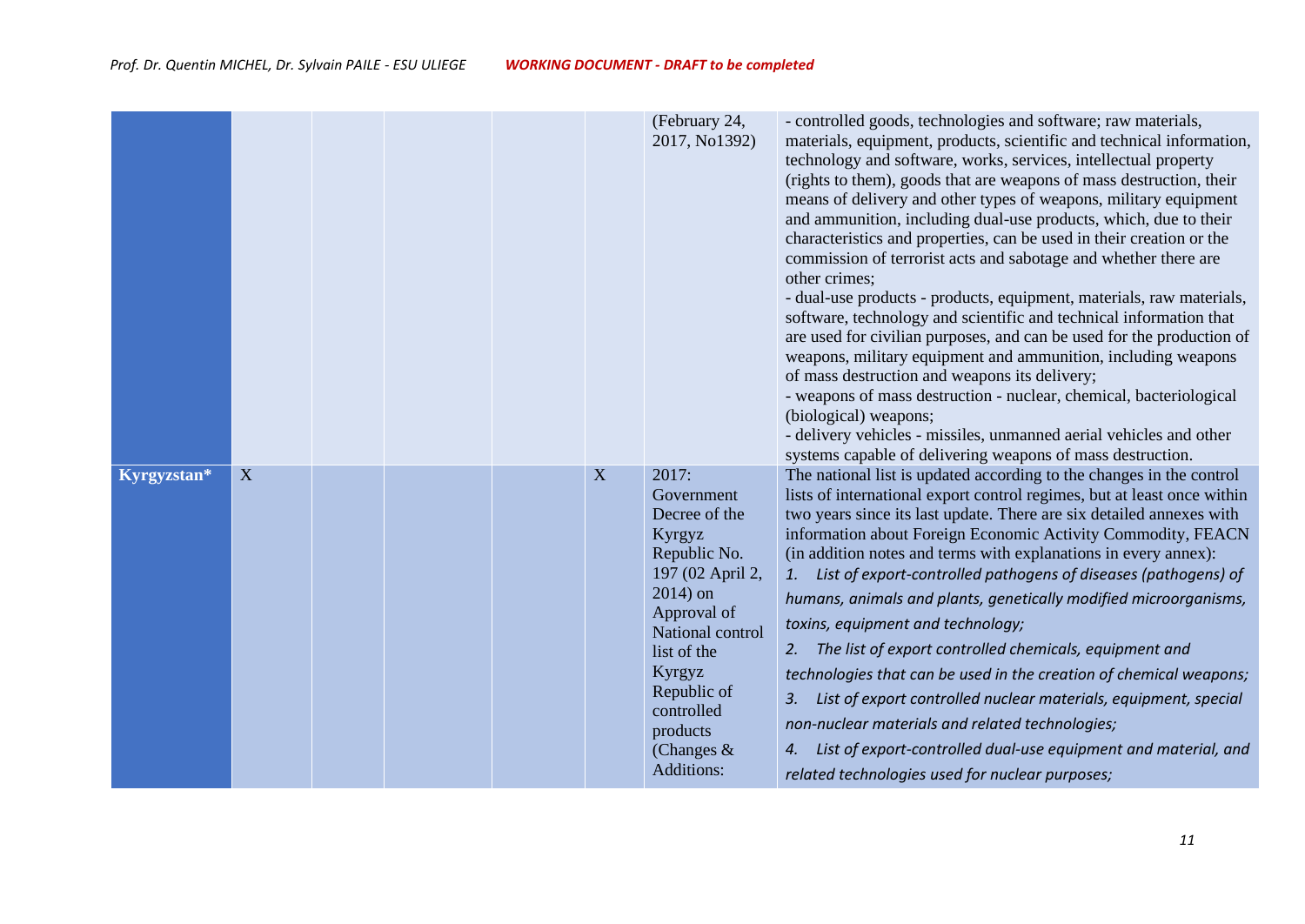|          |   |             | September 21,<br>2017)                                                                                                                                                                                                                                                                                                                              | 5. The list of equipment, materials and technologies, which can<br>be used to create rocket weapons;<br>The list of dual-use goods and technologies, which can be used<br>6.<br>to create weapons and military equipment.<br>The national list has similarities with the EU list.                                                                                                                                                                                                                                                                                                                                                                                                                                                                                                                                                                                                                                                                                                                                                                                                                                                                                                                                          |
|----------|---|-------------|-----------------------------------------------------------------------------------------------------------------------------------------------------------------------------------------------------------------------------------------------------------------------------------------------------------------------------------------------------|----------------------------------------------------------------------------------------------------------------------------------------------------------------------------------------------------------------------------------------------------------------------------------------------------------------------------------------------------------------------------------------------------------------------------------------------------------------------------------------------------------------------------------------------------------------------------------------------------------------------------------------------------------------------------------------------------------------------------------------------------------------------------------------------------------------------------------------------------------------------------------------------------------------------------------------------------------------------------------------------------------------------------------------------------------------------------------------------------------------------------------------------------------------------------------------------------------------------------|
| Belarus* | X | $\mathbf X$ | 2018: The<br><b>Resolution State</b><br>Military-<br>Industrial<br>Committee of<br>the Republic of<br>Belarus and the<br><b>State Customs</b><br>Committee of<br>Belarus of<br>December 28,<br>2007, № 15/137<br>«About approval<br>the lists of<br>specific goods<br>(works,<br>services)"<br>(Changes $&$<br>Additions:<br>September 11,<br>2018) | There are eight detailed annexes with information about FEACN (in<br>addition notes and terms with explanations in every annex):<br>1. List of pathogens of diseases (pathogens) of humans, animals<br>and plants, their genetically modified forms, fragments of genetic<br>material and equipment that can be used for creation<br>bacteriological (biological) and toxin weapons;<br>2. List of chemicals, equipment and technologies that have a<br>peaceful purpose, that can be used for creation chemical weapons;<br>3. List of nuclear materials, equipment, special non-nuclear<br>materials and related technologies that can be used for creation<br>nuclear weapons;<br>4. List of dual-use equipment and materials and related<br>technologies used for nuclear purposes (related to the nuclear fuel<br>cycle and production of nuclear materials);<br>5. The list of equipment, materials and technologies used in the<br>creation of rocket weapons, and other means of delivery of<br>nuclear, chemical, bacteriological (biological) and toxin weapons;<br>6. List of dual-use goods and technologies that can be used for<br>creation weapons and military equipment;<br>7. List of military products; |